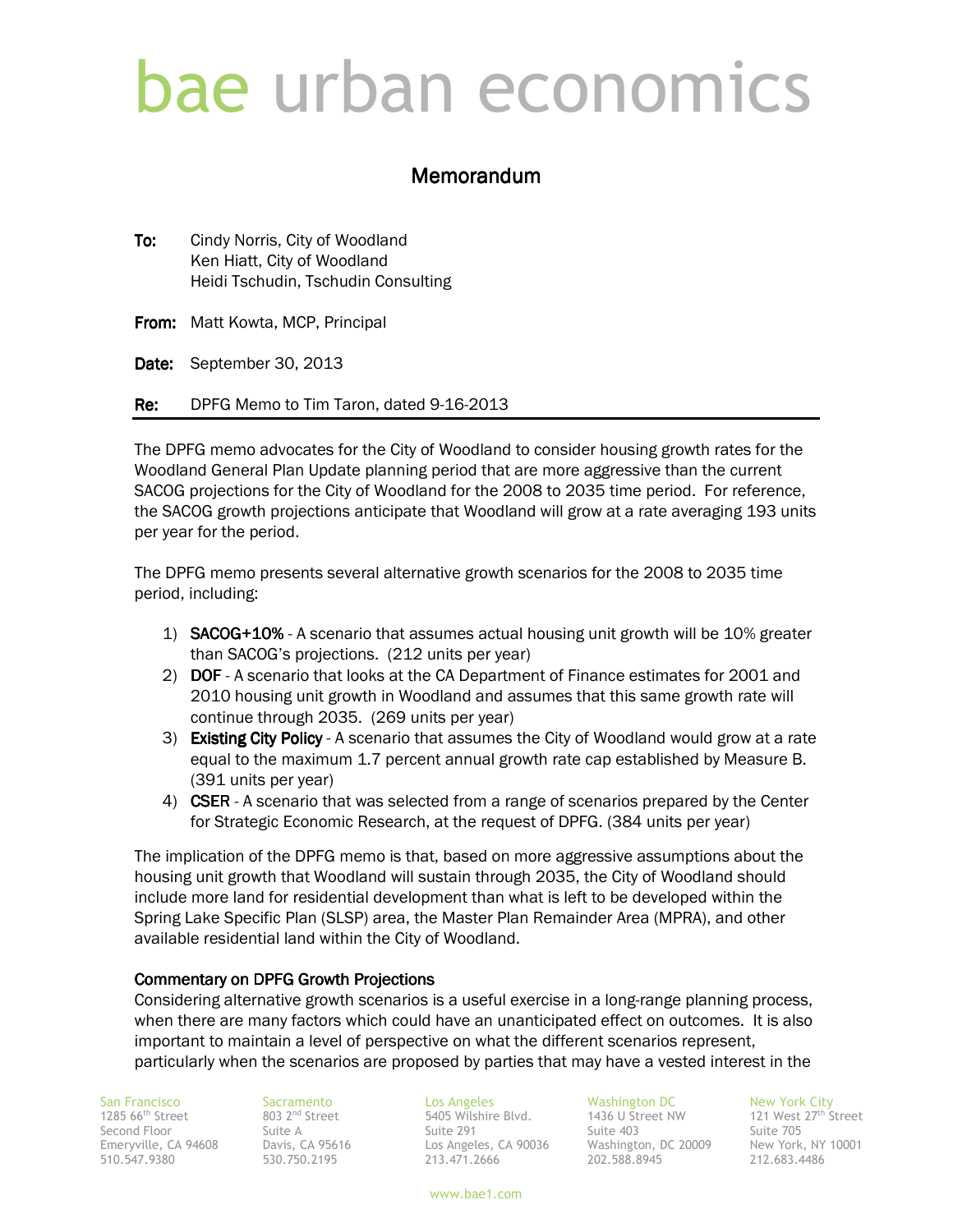use of aggressive growth assumptions. Following is some commentary on each of the alternative scenarios that the DPFG memo offers.

SACOG+10% - This is a simple scenario and one that could be considered. The DPFG memo does not provide any analysis to suggest that it is any more likely to occur than the SACOG projections themselves; however, for the purposes of conducting sensitivity analysis, this might be an appropriate scenario to test what would occur if SACOG has under-estimated the City's potential housing growth. For a more balanced presentation, it might have been useful for DPFG to also present a "SACOG minus 10%" scenario, to test what would occur if SACOG has over-estimated Woodland's housing growth. It should be noted that after corrections for the global methodological issues discussed below, this growth scenario could be accommodated with an approximately 16 percent buffer if considering only the SLSP and MPRA housing unit capacity, and a greater buffer if acknowledging additional residential development capacity identified in the City's 2009 Housing Element outside of these areas.

**DOF** – This scenario identified housing unit growth for a limited number of years (2001 to 2010) and assumed that the City of Woodland would grow at the same average rate for a 27 year time period. First, it is axiomatic that past results do not predict future performance. Second, it is risky to pick a relatively short period of time upon which to base a long-term growth projection. For example, while this scenario estimates that Woodland will build an average of 269 housing units per year over a 27-year period, or an average annual growth rate of 1.2 percent per year, if DPFG had instead chosen to consider a broader time period that more fully reflected not only the boom period leading up to the 2008 housing crash but also the extended recovery period that was still under way as of 2013, the average annual growth rate would have been 1.0 percent; much closer to the rate that SACOG projects for Woodland.

If this scenario were modified to use a 1.0 percent annual growth rate, and to match a 22-year projection period to the City's 2013 available land supply considering only the SLSP and MPRA residential capacity, as discussed below, the growth from the 2013 base would be 4,811 units, which could be accommodated with a 12 percent buffer, or a greater buffer if considering the additional residential development capacity identified elsewhere in the City, in the City's 2009 Housing Element.

Existing City Policy – This scenario considers what would happen if the City grew at a rate equal to the 1.7 percent annual rate associated with the 1996 growth cap. The DPFG memo provides no analysis as to whether this scenario should be considered more or less likely to occur than the SACOG projections. It should be noted that in looking at historic growth rates for the City of Woodland, this rate of growth would substantially exceed the growth rate experienced between 1990 and 2000 (1.4 percent), the growth rate experienced between 2000 and 2010 (1.5 percent), the growth rate experienced between 2001 and 2013 (1.0 percent) and the longer-term growth rate between 1991 and 2013 (1.3 percent). In addition, the 1.7 percent growth rate would also suggest that Woodland's growth in housing units would be substantially faster than DOF's population projections for Yolo County between 2010 and 2035 (1.1 percent per year) and more than twice as fast as DOF projects for California's population growth for that same time period (0.8 percent per year).

**CSER** – This scenario draws from one of six different projection scenarios that CSER created on behalf of DPFG. After generating six different projection scenarios, CSER elevated four of those scenarios for further discussion in their memo to DPFG. Of the four scenarios that CSER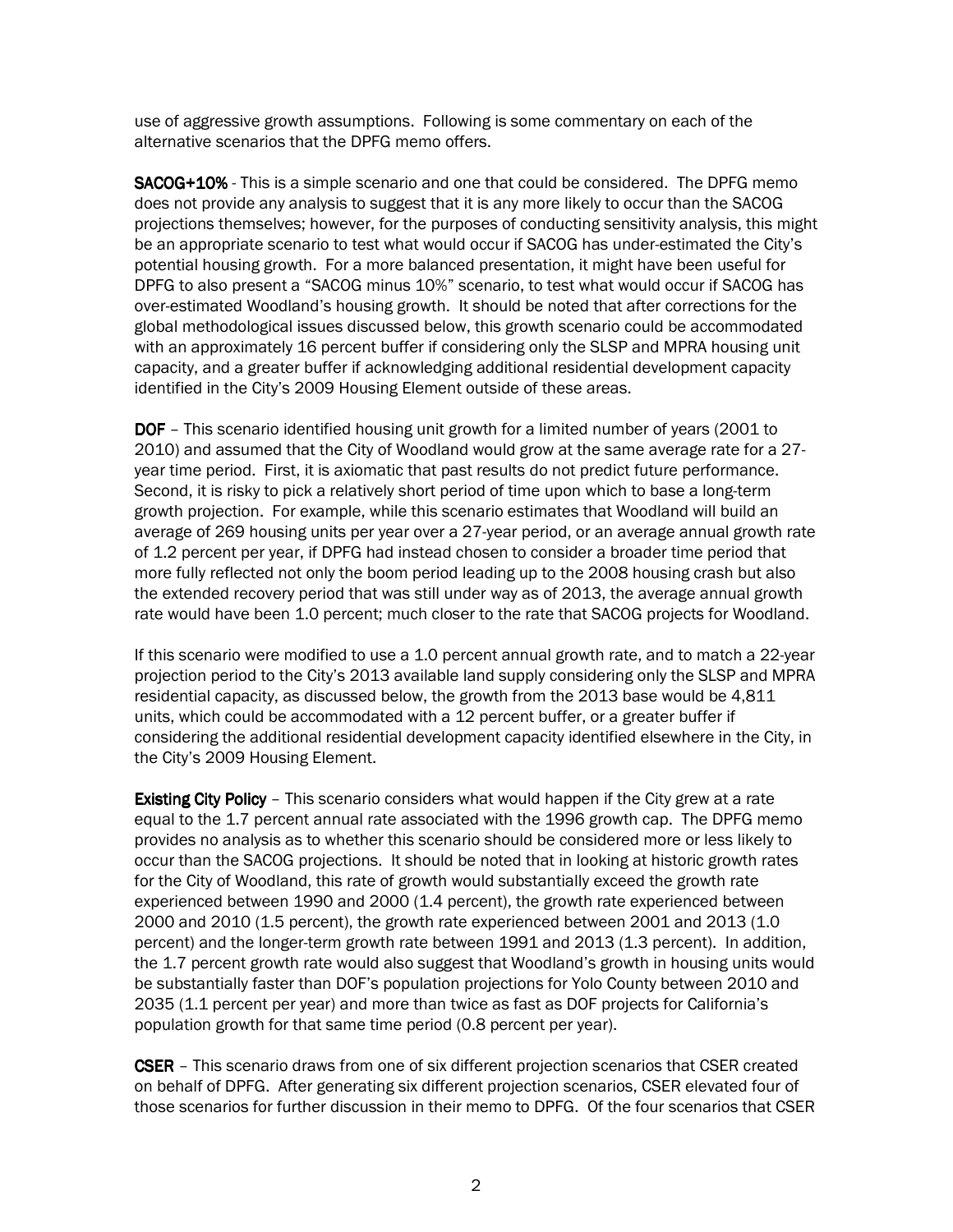elevated, DPFG has chosen to highlight the scenario that suggests the highest possible housing unit growth in Woodland. The residential growth rate associated with this scenario is similar to the growth rate associated with the "Existing City Policy" scenario just discussed. This scenario is based on Sacramento Region growth projections prepared by Woods & Poole Economics, Inc., a Washington, DC-based consultancy that prepares growth projections for every county in the U.S. CSER's report to DPFG compares Woods & Poole's 2035 population projection for the Sacramento Region with the projections produced by SACOG, Caltrans, and DOF shows that Woods & Poole produces the highest number of the four. This suggests that this scenario in particular should be viewed as an "aggressive" scenario, and not a most likely scenario by any means. In fact, in CSER's report to DPFG, CSER characterizes this scenario as "High", and positions the SACOG MTP/SCS projections as falling in the middle of the four that scenarios that CSER highlighted, with two of CSER's scenarios producing higher growth estimates and two producing lower estimates than SACOG's.

In discussing the different projection scenarios that it generated, the CSER report states: "The projections were prepared simply to provide varying estimates of future growth potential and are not meant to incorporate judgments about the likelihood of the projection results or embedded assumptions. Moreover, the local projections were not influenced by growth constraints or any of the public policy, regulatory, market, or infrastructure factors that SACOG assessed when developing the projections for the MTP/SCS." A case can be made that SACOG's projections for Woodland's long-term growth, which begin with regional growth projections prepared by the Palo Alto-based Center for the Continuing Study of the California Economy, and which are then allocated down to the individual jurisdiction level by SACOG, are likely to have been able to incorporate much more of an awareness of local factors that would influence long-term growth than the Woods & Poole projections. With an implied average annual growth rate that is similar to that of the "Existing City Policy" scenario, this scenario would also result in growth rates that are significantly above growth rates observed during the 1990 to 2013 time period, and also significantly above the population growth rates projected by DOF for both Yolo County and the State as a whole.

#### Global Methodological Issues in DPFG Memo

l

The DPFG memo overstates its case due to a couple of methodological issues. First, the DPFG memo assumes that the available land supply discussed in the Economic Background Report must accommodate 27 years of residential growth under any of the given growth scenarios that is presents. This is not the case, as the Economic Background Report discussed the residential land supply that was available as of 2013. To be consistent with the time period being used by the General Plan Update team, the DPFG projections should be adjusted to reflect growth potential between 2014 and 2035. If this was done, DPFG memo Table 1 would have projected 4,053 units, (1,150 fewer) units under the SACOG scenario; 4,452 units (1,271 fewer) under the SACOG +10% scenario; 5,649 units (1,614 fewer) under the DOF Est. scenario; 8,211 units (2,348 fewer) under the Existing City Policy scenario; and 8,064 units (2,317 fewer) under the CSER Alt. scenario.<sup>1</sup>

Second, Table 1 of the DPFG report only considers the remaining SLSP lots and the MPRA lots as available to accommodate the City of Woodland's future residential development. Although

 $1$  These calculations take the total housing unit growth suggested by DPFG Table 1 and divide it by the 27-year projection period indicated, and then multiply the result by 21 years, to reflect a 2014 to 2035 time period consistent with that used for General Plan Update purposes.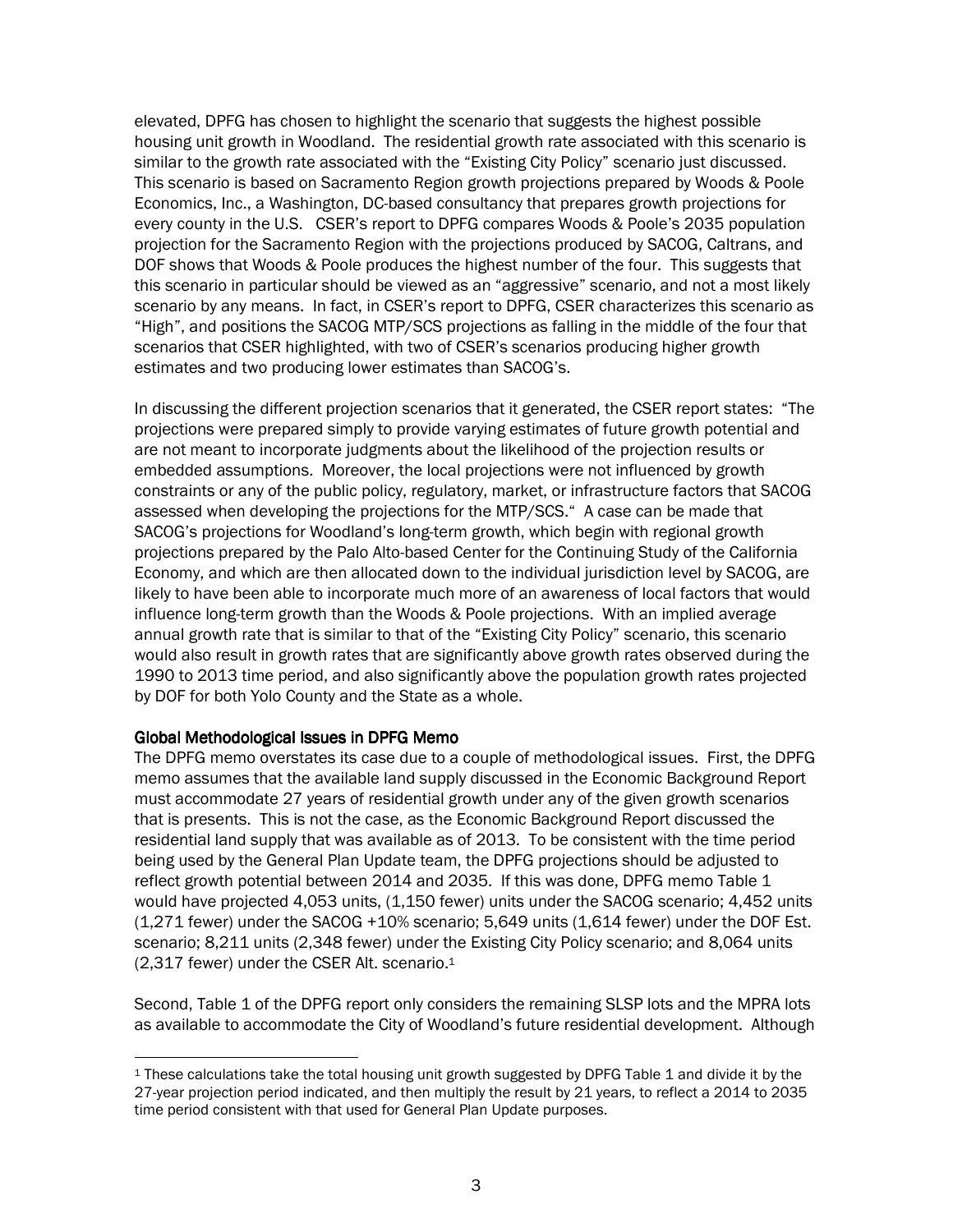the Economic Background Report was not able to quantify the residential land supply available elsewhere within the City to accommodate future growth, it did mention such land as contributing additional capacity to accommodate residential growth. For example, the City's existing Housing Element, prepared in 2009, estimated a residential housing capacity of 657 housing units in various locations within the City, and outside of the SLSP. The Housing Element also identified a number of other residential sites that were approved for development as of 2009, but which may or may not have been developed since that time.

## Alternative Growth Projections Prepared by BAE

Separately, BAE prepared two growth projection scenarios that consider methods other than those utilized in the DPFG memo. The first projection series in Exhibit A presents the SACOG MTP/SCS growth projections for Woodland, which were referenced in the Economic Background Report, and from which the 193 units per year residential growth average was derived. The second series projects growth assuming that Woodland maintains its 2008 share of the region's population as the region grows per SACOG's projections. The third projection series assumes that Woodland maintains its 1990 to 2010 housing growth rate. The fourth projection series presents the SACOG MTP/SCS projections for the region, for reference. As shown in Exhibit A, the two alternative growth projections for Woodland would result in greater rates of housing development than suggested by the SACOG projections but they still suggest growth residential growth for Woodland between 2014 and 2035 that are less than the two higher end rates suggested by the DPFG memo after the DPFG growth is adjusted for the same 2014 to 2035 time period. The mid-point range of the BAE projections shown in Exhibit A (5,478 new units between 2014 and 2035) is approximately equal to the mid-point of the adjusted DPFG estimates (5,659 units between 2014 and 2035).

#### Summary/Conclusions

The DPFG memo presents a range of growth projection scenarios as alternatives to the SACOG projections for the City of Woodland's housing development growth through the year 2035. As discussed above, the DPFG memo does not attempt to argue that any of the alternative projections are any more likely to represent Woodland's actual growth for the period than the SACOG MTP/SCS projections. However, based on the discussion above, it should be concluded that the DPFG's two most aggressive scenarios, the "Existing City Policy" and the CSER scenario, are not likely, given that they would substantially outpace growth rates observed in Woodland between 1990 and 2013, and population growth rates projected by DOF for both Yolo County and the State. The DPFG memo's SACOG+10% and DOF scenarios imply residential growth rates that are much closer to the SACOG growth rate and the growth rates associated with the alternative growth projection scenarios that BAE developed.

If the goal of the DPFG memo is to present a series of alternative projections so as to conduct a sensitivity analysis of the relationship between residential growth projections and the City's residential land supply, then two methodological issues in the memo need to be corrected. First, the growth projections need to reflect the time period between the present time and the 2035 General Plan time horizon. This would necessitate that the memo's growth projections be modified to reflect the time between the present and 2035, versus the 27-year period between 2008 and 2035 used in the DPFG memo. Additionally, the memo should acknowledge that in addition to the residential capacity in the SLSP and MPRA areas, the City of Woodland can also accommodate additional residential development within the City, such as additional residential development capacity identified elsewhere in the City, in the 2009 Housing Element. If these changes are made, the memo's conclusions regarding the need for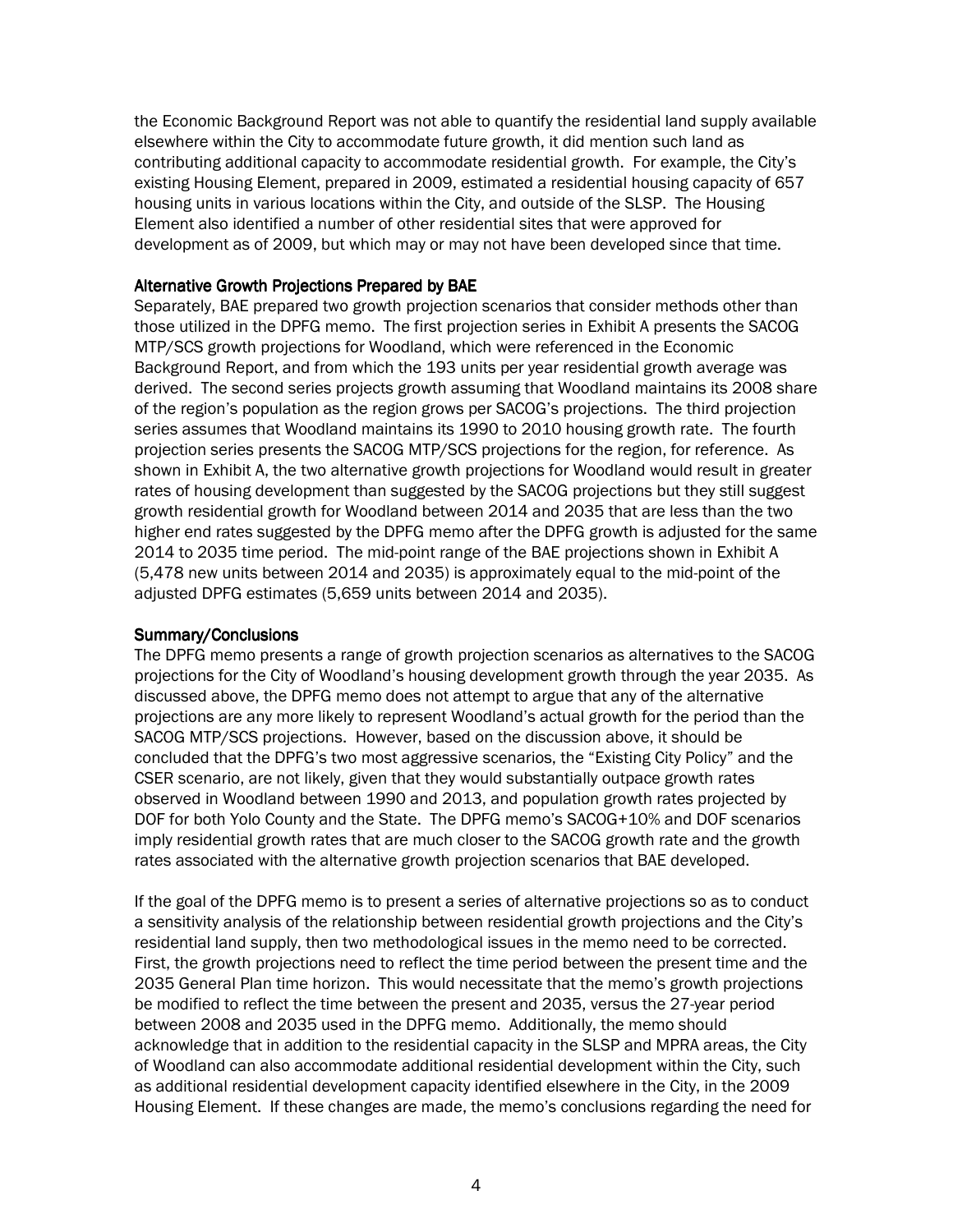Woodland to designate new land for residential development might not be contradicted entirely, but the case would be much weaker. It may also be appropriate for the DPFG memo to present some of the lower end projections that the CSER memo provided, in addition to the "High" growth scenario upon which the DPFG memo focuses.

The DPFG memo re-iterated a point made in the General Plan Economic Background Report, which was that it is appropriate for a jurisdiction to plan for a land supply that has a buffer beyond that which is needed to accommodate projected growth. The following re-states information presented in the General Plan Economic Background Report and demonstrates that considering the development potential remaining in SLSP, plus development potential in the MPRA, plus additional residential development potential in the City, Woodland has sufficient capacity to accommodate the growth projected by SACOG through 2035:

Applying the 193-unit average annual growth rate from the SACOG projections to the 22-year period between 2013 and 2035 yields housing unit growth of 4,246 units through the General Plan time horizon. Comparing this to the roughly 5,400 units remaining to be built (as of early 2013) in the SLSP and the MPRA, indicates that there is an approximately 27% buffer between SACOG's projected growth for Woodland and just the land available in SLSP and MPRA.

If it is assumed that most of the other residential development capacity identified in the 2009 Housing Element still remains, this buffer would increase substantially, to more than 40%. It could be argued that this amount of buffer is adequate to allow for the fact that SACOG might have under-estimated Woodland's growth potential, and also allow for the fact that some of the residential land that has been identified as available for development may not actually be available. Further, it is unlikely that the City will wait until 2035 to update its General Plan again and consider whether it is appropriate to designate additional land for residential development. Thus, the 40% buffer might be considered a conservative calculation.

In addition to having a reasonable buffer under the SACOG projections growth scenario, the discussion above has demonstrated that Woodland would also have a buffer, albeit diminished, under the SACOG+10% scenario. If the "DOF" scenario were modified with a broader 2001 to 2013 time period to serve as the baseline growth assumption, it too would have at least a minimal buffer of residential capacity. Again, these calculations assume that the existing 5,400+ unit residential capacity would have to suffice for the entire General Plan time horizon, through 2035, when in fact the General Plan will likely be updated again before 2035.

Notwithstanding all of the preceding discussion, it must be acknowledged that there are many factors which cannot be identified at this time which may impact the City's growth rate over time. In addition, the City could adopt a policy stance that calls for the City to seek to grow more quickly than the available projections would suggest. If the City wishes to make a policy decision to build the potential into the General Plan to accommodate residential growth that is substantially greater than what is projected by SACOG through 2035, the City should consider building mechanisms into the General Plan to ensure that growth proceeds in an orderly and efficient manner, in a pattern that would best serve the City's needs, including fiscal, environmental, and quality of life considerations. One such factor is ensuring the efficient utilization of infrastructure, so that costs to end-users are as economical as possible. For example, the DPFG memo mentions that development in the MPRA is targeted for payment of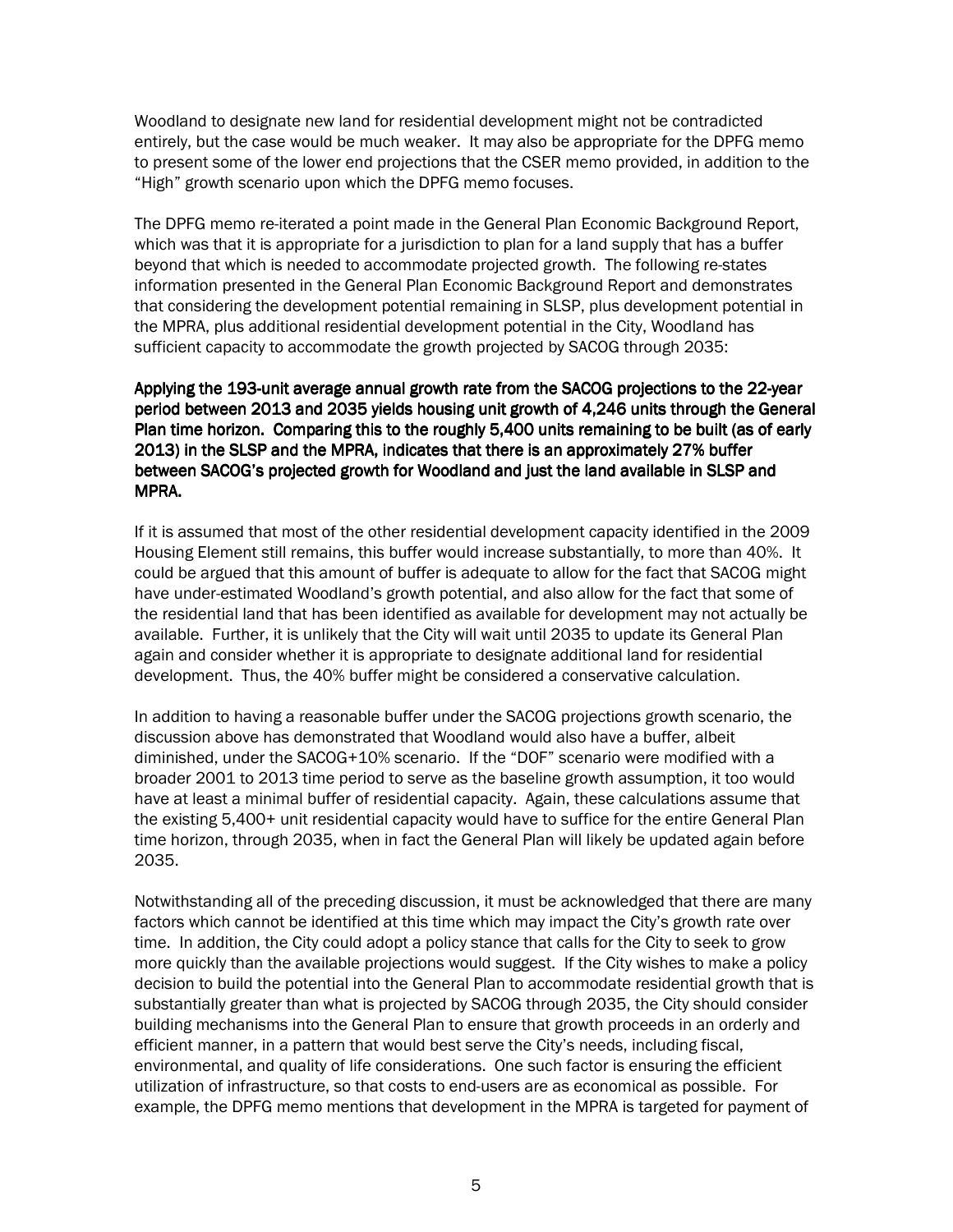fees for reimbursement for oversizing infrastructure in SLSP. If this is the case, to avoid an outcome that is less than optimal, the City would want to ensure that MPRA does develop in a timely manner and this may mean that development in other areas should be phased so that it does not adversely affect the ability and timeliness of reimbursement of funds from MPRA to SLSP for infrastructure investments that have already been made. This principle would be equally important regardless of which growth rate scenario plays out in Woodland over the next 20 to 25 years. In addition, an efficient land use pattern and an orderly approach to growth may have fiscal benefits to the City, in terms of ensuring that the City can most economically expand its services as growth occurs. It would likely be more expensive, and less fiscally beneficial, if the City grows in many different locations at once, as opposed to growing in a limited number of locations at a time.